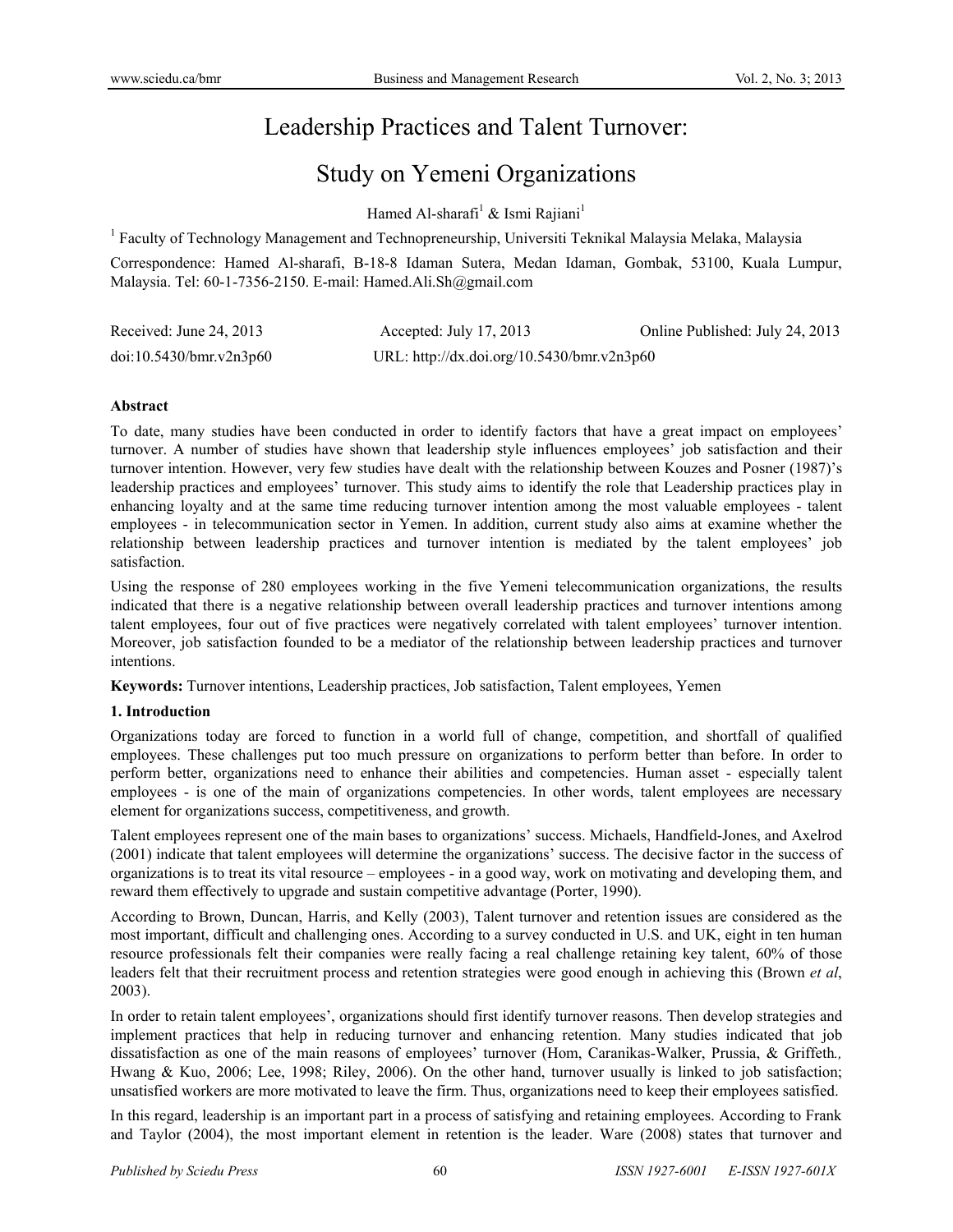retention issue would be affect deeply by leadership behavior since leaders have an opportunity to affect others. In the same line, Hedberg and Helenius (2007) state that leaders are the main influencer on employee decision to stay or leave. In addition, Buhler (1998) and Harkins (1998) express that the best way to keep employees satisfied in today's workplace is through empowerment, caring and shard leadership. The relationship between leadership and employees that are characterized by trust, communication and respect will enhance the employees' satisfaction, motivation, and reduce the absenteeism and turnover.

Based on literature, many studies have been done to identify the role that leadership plays in reducing the turnover rate among employees (Griffith, 2004; Hedberg *et al.*., 2007; Avey, Hughes, Norman and Luthans, 2008). In addition, many of conducted studies on leadership and turnover investigate the assumed effect on all employees not only talented ones. However, very few studies have examined the role of leadership practices and turnover intention. Therefore, this study aims to investigate the role of leadership practices in improving talented employees' loyalty and reduce their turnover intention. In addition, current study also aims to see whether the relationship between leadership practices and talented employees' turnover intention is mediated by job satisfaction?

## **2. Theoretical Framework**

Current study investigates the role of leadership practices - as introduced by Kouzes & Posner (1987) - on talented employees' turnover intention; this study also examines the role of job satisfaction as a mediator. The study framework, as presented in figure 1, reveal the main variables of this study: leadership practices, job satisfaction, and turnover intention. Kouzes & Posner (1987) have defined five main practices to be implemented by leaders in order to be considered a great leader. These five practices are: - modeling the way,

- inspiring a shared vision,
- challenging the process,
- enabling others to act, and
- encouraging the heart.

**Modeling the way** refers to the role of leadership in clarifying values, giving a great model and example for employee. In addition, **inspiring a shared vision** indicates the leaders' ability to motivate others by setting high standard and goals and help them achieve these goals and dreams. Moreover, **challenging the process** refers to the leader's ability of taking risk, trying new ways of doing things, and questioning the status quo of organization and employees. The fourth practice in Kouzes & Posner (1987) model is **enabling others to act,** which describes the leader's ability to empower employees, enhance collaboration, and encourage teamwork. Finally, **encouraging the heart** refers to the leadership role in recognizing and rewarding the employee contributions.

In the terms of talent, many researchers have defined 'talent' in almost same way. Berger and Berger (2004) see talented employees as employees who embody the core competences of the organization, constantly achieve impressive results, and motivate their co-workers. They are people who are highly effective at both leadership and technical skills (Reid & Crisp, 2007). They are the top achievers and the ones inspiring others to superior performance (Brandt & Kull, 2007).



Figure 1. Study Framework

## *2.1 Leadership Practices and Turnover Intention*

Kouzes and Posner (1987) see leadership as "the art of mobilizing others to want to struggle for shared aspirations"*.* Therefore, leadership is a process in which the leader influences others to achieve defined goals and objectives, and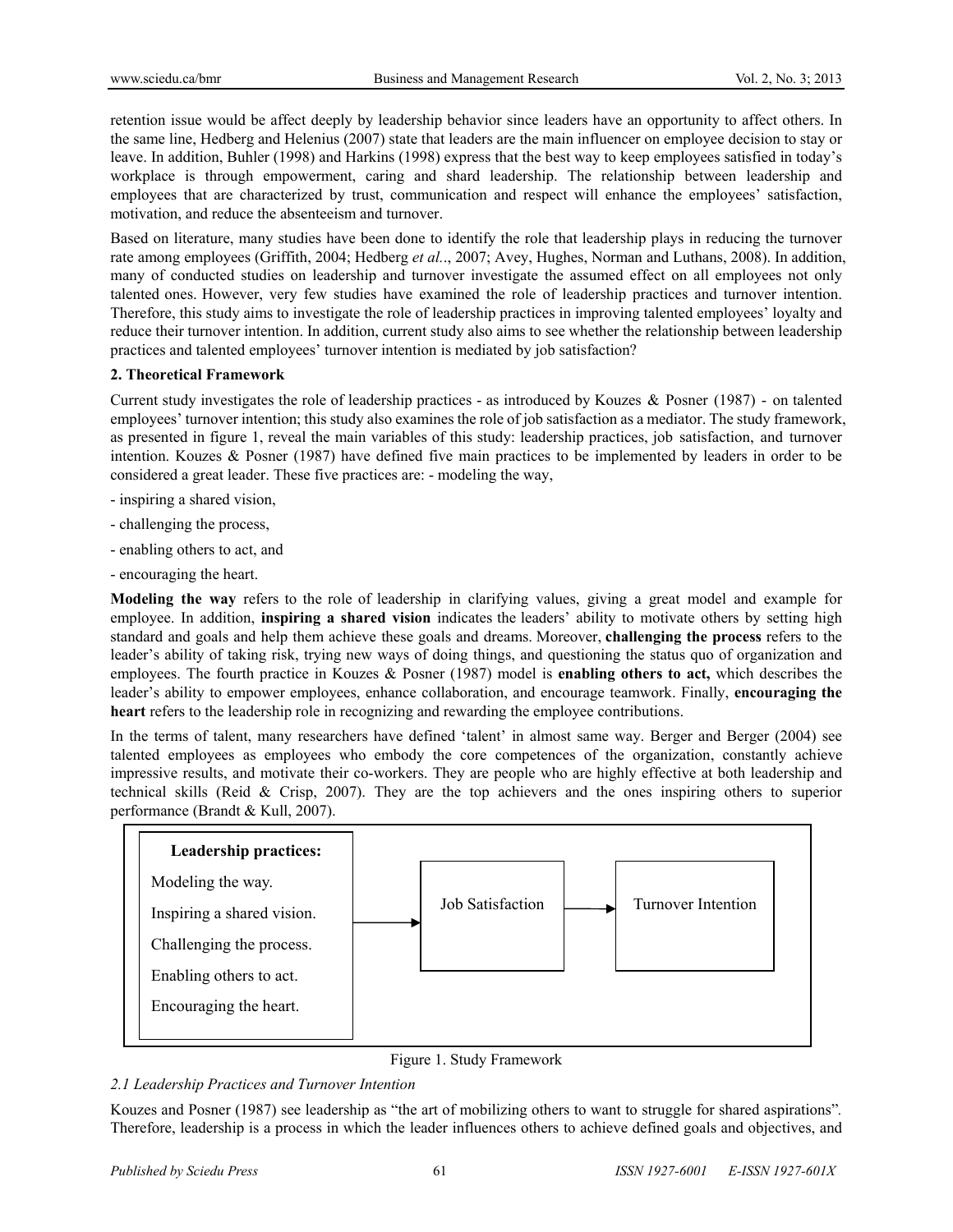directs employees to help organization grow, and be successful and achieve its main goals. Leaders are among the main influencers on employees' attitudes and outcomes (Kozlowski& Doherty 1989). In this regard, previous studies have demonstrated the negative correlation between leadership and employees' turnover intention (Avey, Hughes, Norman & Luthans, 2008; Biswas, 2009).

Hedberg *et al.* (2007) argue that leadership is a vital factor in reducing employees' turnover. The leader-employee relationship is considered as a central stone in employees' decisions of retaining or leaving, because employees need to feel involved, and that their presence count. Hay (2002) believes that bad leadership behaviors result in employees' absenteeism and turnover. Transformational leadership, for instance, has been considered one of the most important factors to control employees' turnover (Bass, 1985). Moreover, there is a negative relationship between transformational leadership actual turnover behaviors (Griffith, 2004).

Messmer (2004) believe that there are five ideas managers should do to reduce turnover and maximize talent retention; leaders should show a personal interest to their employees, they shod also be supportive, avoid mixed messages, encourage the professional growth of their employees, and provide competitive compensation.

In the same way, Weikel-morrison (2002) believes that top Management as well as supervisors plays an active role in retaining employees. This role can be played through implementing certain practices, include enhancing work environment, supporting employees, active interpersonal interaction, recognizing and appreciating of work accomplishment, and promotions and incentives. In addition, Hedberg *et al.* (2007) determined main leaders' characteristics that considered important for retaining talented employees, these characteristics are: trust builder, good communicator, coach and talent developer, and talent attractor. Based on literature, the lack of studies that investigate effect of leadership practices on talented employees' turnover intention generated the hypothesis 1 as below:

**Hypothesis 1:** leadership practices are negatively related to talented employees' turnover intention.

#### *2.2 Job satisfaction as a Mediator*

Job satisfaction is one of the concepts that got the intention from scholars in both management and psychology field long time ago and still continues. It is one of the most widely studied work-related attitudes in industrial and organizational psychology (Honda-Howard, Homma, 2001). According to Agho, Mueller, and Price (1993), interest in the study of this concept dates back to the 1930s, and continues to be of paramount concern to organizational scholars and managers alike. Recently, most job satisfaction studies seem to focus more on commitment, absenteeism, and turnover (Wanger, 2004).

According to Armstrong (2006), job satisfaction refers to the attitudes and feelings that people have about their work. It means positive and favorable attitudes towards the job. Whereas, Negative and unfavorable attitudes towards the job indicate job dissatisfaction. Noble (2008) linked in his definition of job satisfaction between satisfaction and turnover. He said that job satisfaction is positive, job related feelings and a desire to remain in one's position and company.

Similarly, Bennis and Nanus (1985) indicated that an employee's direct manager is one of the main reasons behind an employee's jobs satisfying. In addition, the leadership practices employed by immediate managers lead to high level of job satisfaction (Kouzes *et al.* 2007). Moreover, the leadership behavior has been found to contribute to job satisfaction ( Loke, 2001; Madlock, 2008; and Nguni, Sleegers, & Denessen 2006 ); job satisfaction and organizational commitment (AL-Hussami, 2008; Nguni *et al.* 2006; Walumbwa, Orwa, Wang & lawler, 2005; westland, 2007). According to the above, researcher has hypothesized the following:

**Hypothesis 2:** Job satisfaction mediates positively the relationship between leadership practices and talent employees' turnover intention.

## **3. Methodology**

## *3.1 The Study Setting*

Yemen is one of the public countries in Middle East. In Yemen, Arabic language is the national and official language. The telecommunication system in Yemen consists of five organizations (four private organizations, one public organizations owned by the government).

#### *3.2 Sample*

The sample was 500 employees from the five telecommunication organizations (100 questionnaires at each organization), all those employees identified as talent by human resource departments in the investigated organizations.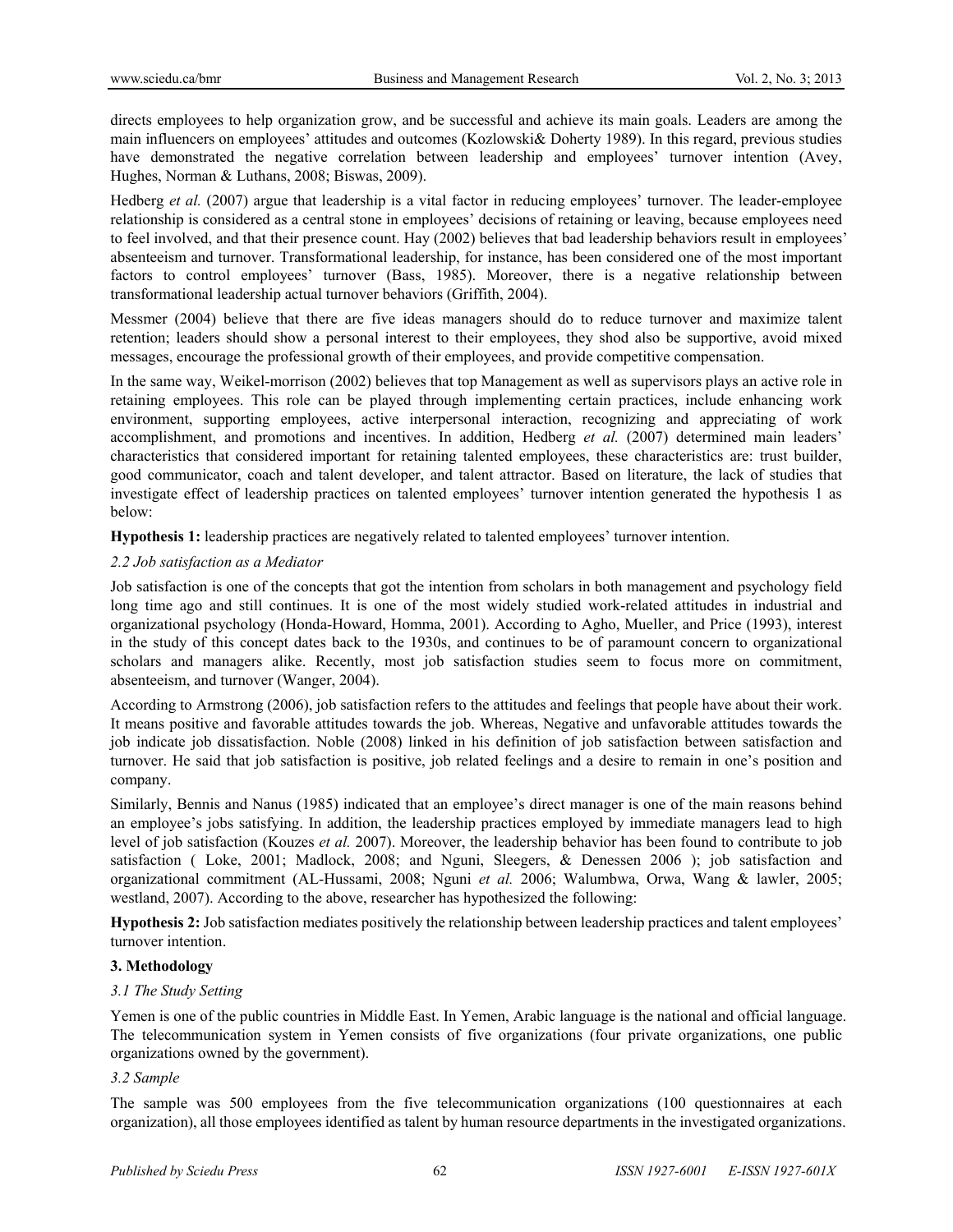About 298 questionnaires were collected with response rate of 60 %. Only 280 questionnaires were useful for purposes of the study, about 56%.

### *3.3 Procedure*

Questionnaire was the main tool for collecting data from the five organizations. A brief introduction regarding the main purposes and objectives of this study has been given to the respondents. The questionnaires were distributed in the main branches at the two main cities – Sana'a and Aden. Researcher distributed the questionnaires to the talent employees in about 10 branches.

### *3.4 Measures*

**Leadership Practices.** The leadership practices contain five main practices, these five practices was measured by leadership practices inventory (LPI) that developed by (Kouzes & Posner 2003). Each of the leadership practices (modeling the way, inspiring a shared vision, challenging the process, enabling others to act, and encouraging the heart) was measured by 6 items. The item ratings were obtained from a five point Likert scale that had responsiveness ranging from 1= 'Seldom or rarely' to 5= 'Very Frequently'.

**Job Satisfaction.** Minnesota satisfaction questionnaire (MSQ) was the measurement that used to measure respondents' job satisfaction variable. This measurement consisted 20-items. The measurement ranged from  $1 =$ 'Strongly Disagree' to 5 = 'Strongly Agree'.

**Turnover Intention.** Turnover usually measured by turnover intention. Turnover behavior can be safely measured by turnover intention (Fang, 2001). The researcher used instrument that has been adapted from Michigan organizational assessment questionnaire (Chew, 2004; Griffeth, Hom, & Gaertner, 2000). This adapted instrument contains 6 items. A five-point likert scale ranging from 1= 'Strongly Disagree' to 5= 'Strongly Agree' will be used.

#### **4. Analysis and Results**

The data was processed in Statistical Package for Social Sciences (SPSS). Descriptive statistical methods were used to describe the respondents' backgrounds. Results showed that most of respondents were male (85%) and only 15% were females. Results also revealed that most employees were young; more than 50% of the respondents are not older than 35 years old. About 23% of the respondents were from 35-45 years of age and 26% of the respondents were more than 45 years old. In the education terms, a majority of the respondents (53 %) holding a bachelor's degree; respondents with high education level (master or above) represented about 21%. One fourth of the respondents have a diploma and only 7% of the respondents with high school education**.** Finally, In the years of experience terms, the respondents with 2 years or less of experience were 17%; respondents with 2-5 years of working experience represented about 32%; whereas 30% of the respondents had from 6-10 years of working experience, and respondents with more than 10 years of experience represented about 21 %.

The means of the leadership practices range from a maximum value of 3.57 (Modeling the way) to a minimum value of 3.15 (Challenging the process), While the means of turnover intention and job satisfaction was 2.16, 3.74 respectively. Meanwhile, the coefficient alphas for the study variables were: Modeling the way 0.79, inspiring a shared vision 0.79, challenging the process 0.81, enabling others to act 0.82, encouraging the heart .80, overall leadership practices 0.91; turnover intention 0.88; job satisfaction 0.89 (see table 1).

|                                     | N   | Mean   | Std. Deviation | Cronbach Alpha |
|-------------------------------------|-----|--------|----------------|----------------|
| Modeling the way                    | 280 | 3.5685 | 0.4963         | 0.792          |
| Inspiring a shared vision           | 280 | 3.2940 | 0.4334         | 0.785          |
| Challenging the process             | 280 | 3.1524 | 0.45768        | 0.811          |
| Enabling others to act              | 280 | 3.3560 | 0.4373         | 0.822          |
| Encouraging the heart               | 280 | 3.4548 | 0.3727         | 0.805          |
| <b>Overall Leadership Practices</b> | 280 | 3.3651 | 0.3755         | 0.905          |
| Job satisfaction                    | 280 | 3.7409 | 0.3876         | 0.894          |
| <b>Turnover Intention</b>           | 280 | 2.1690 | 0.6484         | 0.878          |

Table 1. Descriptive Statistics, Cronbach's Coefficient Alpha of the variables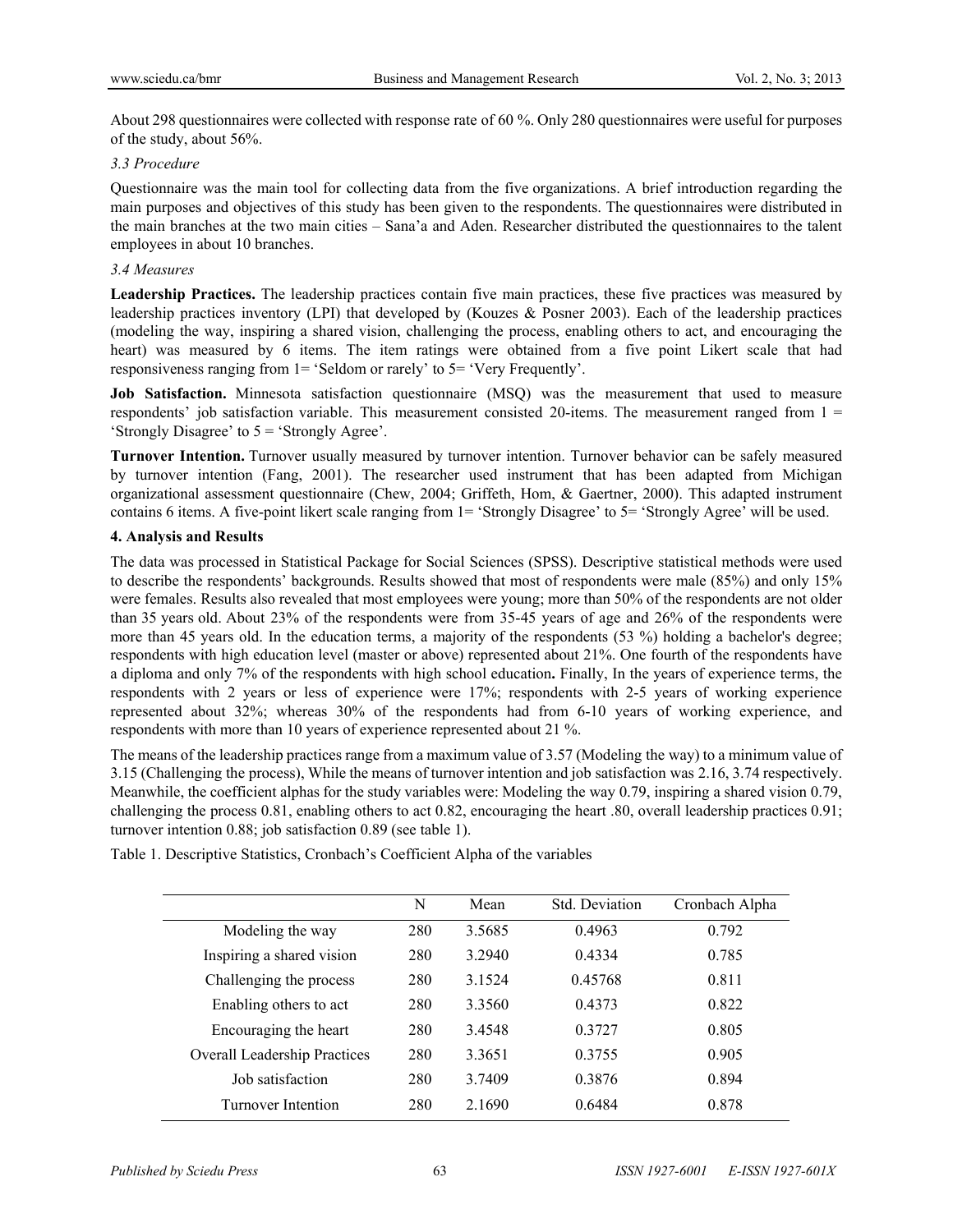## *4.1 Correlation Analysis*

The correlations among leadership practices, job satisfaction, and turnover intention are presented in Table 2. Four of leadership practices were found to have a negative relationship with Turnover Intention; only one practice (encouraging the heart) does not show any correlation with turnover intention. In the same way, overall leadership practices also have a negative relationship with Turnover Intention  $(r=-0.32)$ . Despite this low correlation between overall leadership practices with Turnover Intention, it can be said that high level of implementation of leadership practices leads to low levels of turnover among talented employees in Yemeni telecommunications organizations. Similarly, overall leadership practices positively correlated with job satisfaction. Moreover, the five leadership practices were positively correlated with job satisfaction which means that leadership practices help raising job satisfaction among talent employees. Table 2 reported the relationship between leadership practices, job satisfaction and turnover intention.

|                                     |         | $\mathfrak{D}$ | 3      | 4      | 5       | 6      |         | 8 |
|-------------------------------------|---------|----------------|--------|--------|---------|--------|---------|---|
| (1) Modeling the way                |         |                |        |        |         |        |         |   |
| (2) Inspiring a shared vision       | $.67*$  |                |        |        |         |        |         |   |
| (3) Challenging the process         | $.77*$  | 79*            |        |        |         |        |         |   |
| (4) Enabling others to act          | $.78*$  | .48*           | .66*   |        |         |        |         |   |
| (5) Encouraging the heart,          | $.64*$  | $.57*$         | .58*   | $.61*$ |         |        |         |   |
| (6) Overall Leadership<br>Practices | $.92*$  | $.83*$         | $.90*$ | $.83*$ | $.78*$  |        |         |   |
| (7) Job Satisfaction                | $0.55*$ | $.26*$         | $.46*$ | $.83*$ | $.28*$  | $.57*$ |         |   |
| (8) Turnover Intention              | $-24*$  | $-26*$         | $-24*$ | $-51*$ | $-0.09$ | $-32*$ | $-.66*$ |   |

Table 2. Correlations among variables

\* Pearson coefficient of correlation is significant at the 0.01 level (2-tailed).

As showed in table 3 and 4, multiple regression results indicated that leadership practices are significant in explaining turnover intention (Sig.  $\leq$  01). The results also show that leadership practices have about 43 % of the variation in turnover intention (R-square  $= 0.429$ ). From the results above, hypothesis 1 – 'leadership practices are negatively related to turnover intention' was supported, which means that turnover intention can be reduced by implementing the leadership practices, leaders can increase the loyalty and at the same time reduce turnover intention among talent employees.

Table 3. Regressions (leadership practices and turnover intention)

|                      | 3eta |     |
|----------------------|------|-----|
| Leadership practices | .621 | 000 |

Dependent variable: turnover intention

Table 4. Regressions results

| R                 | .655   |
|-------------------|--------|
| R square          | .429   |
| Adjusted R square | .418   |
| F                 | 41.112 |
| Sig.              | .000   |

## *4.2 Testing for Mediation*

Based on Baron and Kenny (1986)'s theory in assessing any mediation relationship, three conditions must be met in order to say that the mediation relationship is proved. First, independent variable – in the absence of mediator variable - must be significantly correlated with the dependent variable. Second, mediator variable must be significantly correlated with the dependent variable. Finally, when both independent and mediator variables are included in the regression, the direct relationship between independent variable and dependent variable should become significantly smaller (partial mediation) or non significant (full mediation).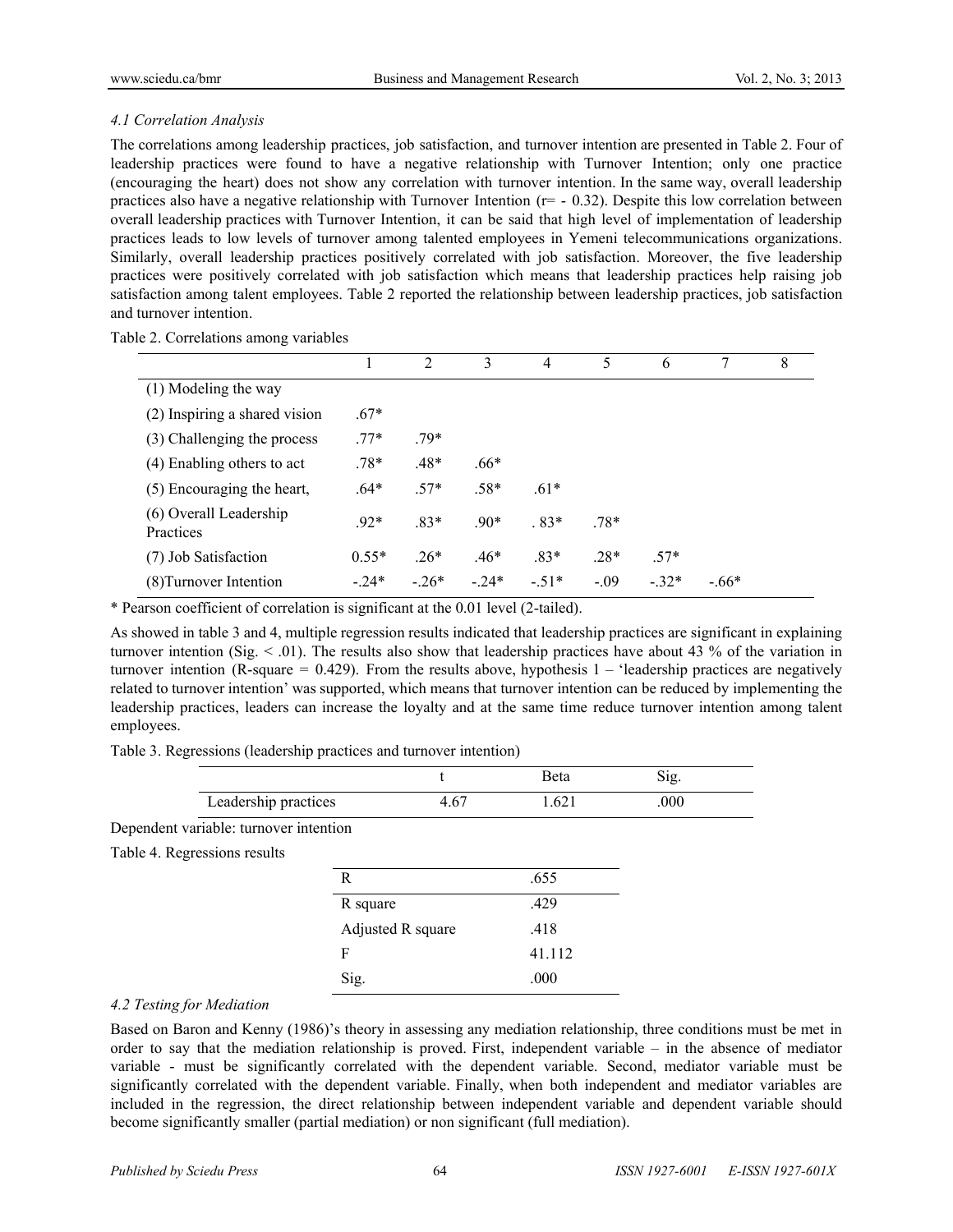Results in table 5 revealed that independent variable (leadership practices) were significantly correlated to dependent variable (talent employees' turnover intention). Results showed that the relationship between leadership practices and turnover intention was negative and significant  $(β = -0.318, P < 0.01)$ . Similarly, the relationship between job satisfaction and turnover intention was negative and significant  $(β = -0.660, P < 0.01)$ . When dependent variable (turnover intention) was regressed onto job satisfaction and leadership practices, the relationship showed no significance (sig. 0.135> .01). Based on this result, it can be said that hypothesis 2 'job satisfaction mediates the relationship between leadership practices and turnover intention' was supported.

Table 5. Regression for mediation of job satisfaction between leadership practices and turnover intention

|                  | $R^2$ |         | <b>B</b> eta | Sig.  |
|------------------|-------|---------|--------------|-------|
| $1$ LP $*$ TRN   | 0.101 | 31.327  | $-0.318$     | 0.000 |
| 2 JS $*$ TRN     | 0.436 | 214.674 | $-0.660$     | 0.000 |
| 3 LP, $JS * TRN$ | 0.440 | 108.938 | 0.082        | 0.135 |

 $c =$  leadership practices; JS = job satisfaction; TRN = turnover intention

#### **5. Discussion and Conclusion**

Results showed that there is a moderate level of practicing the five leadership practices in Yemeni telecommunication organizations. However, one of the leadership practices has a high level of implementation (modeling the way and encouraging the heart), which means that leaders in Yemeni telecommunication organizations show a good example to their employees. The findings showed that four of the leadership practices have an influence on turnover intention among talented employees; only 'encouraging the heart' practice that did not show any influence on talented employees' turnover intention. Results also indicated that talented employees' job satisfaction is affected in a positive way by all leadership practices. In general, talented employees' job satisfaction can be increased by implementing these five leadership practices and at the same time job satisfaction could be vanished by the absence of these practices. In other words, practices such as showing a good example, motivation, sharing the dreams, empowerment and appreciation would predict high level of job satisfaction and at the same time results in low level of turnover. The findings of this study revealed that leadership has a positive influence on talented employees' satisfaction, loyalty, and retention.

The results demonstrated that leaders would be able to reduce turnover level when they show a good example at work, help their employees and support their ideas, spend time and energy showing their employees the right way of doing things, recognize and appreciate the good work and contributions. Current study findings suggested that the leadership should give more time and energy practicing leadership practices in order to gain their employees commitment and at the same time reduce their intention to leave.

The result also showed that both hypotheses were supported. Based on the findings, leadership practices were negatively correlated with talent employees' turnover intention. Moreover, findings indicated that the relationship between leadership practices and talented employees' turnover intention was fully mediated by job satisfaction.

#### **References**

- Agho, A. Mueller C. & Price, J. (1993). Determinants of employee job satisfaction: An empirical test of a causal model*. Human Relations, 46 (8), 1007-1027.* http://dx.doi.org/10.1177/001872679304600806
- AL-Hussami, M. (2008). A Study of nurses' job satisfaction: The relationship to organizationalcommitment, perceived organizational support, transactional leadership, transformational leadership, and level of education. *European Journal of Scientific Research, 22 (2), 286-295.*
- Armstrong, M. (2006). *Handbook of Human Resource Management Practice'.* 10th edition*,* Sterling:Kogan Page Limited.
- Avey, J. Hughes, L. Norman, S. & Luthans, K. (2008). Using positivity, transformational leadership and empowerment to combat employee negativity. *Leadership & Organization Development Journal, 29 (2).*  http://dx.doi.org/10.1108/01437730810852470
- Bass, B. (1985). Leadership: good, better, best*. Organizational Dynamics, 13 (3), 26-40.*  http://dx.doi.org/10.1016/0090-2616(85)90028-2
- Bennis, W. & Nanus, B. (1985). *Leaders: The Strategies for Taking Charge*. New York: Harper and Row.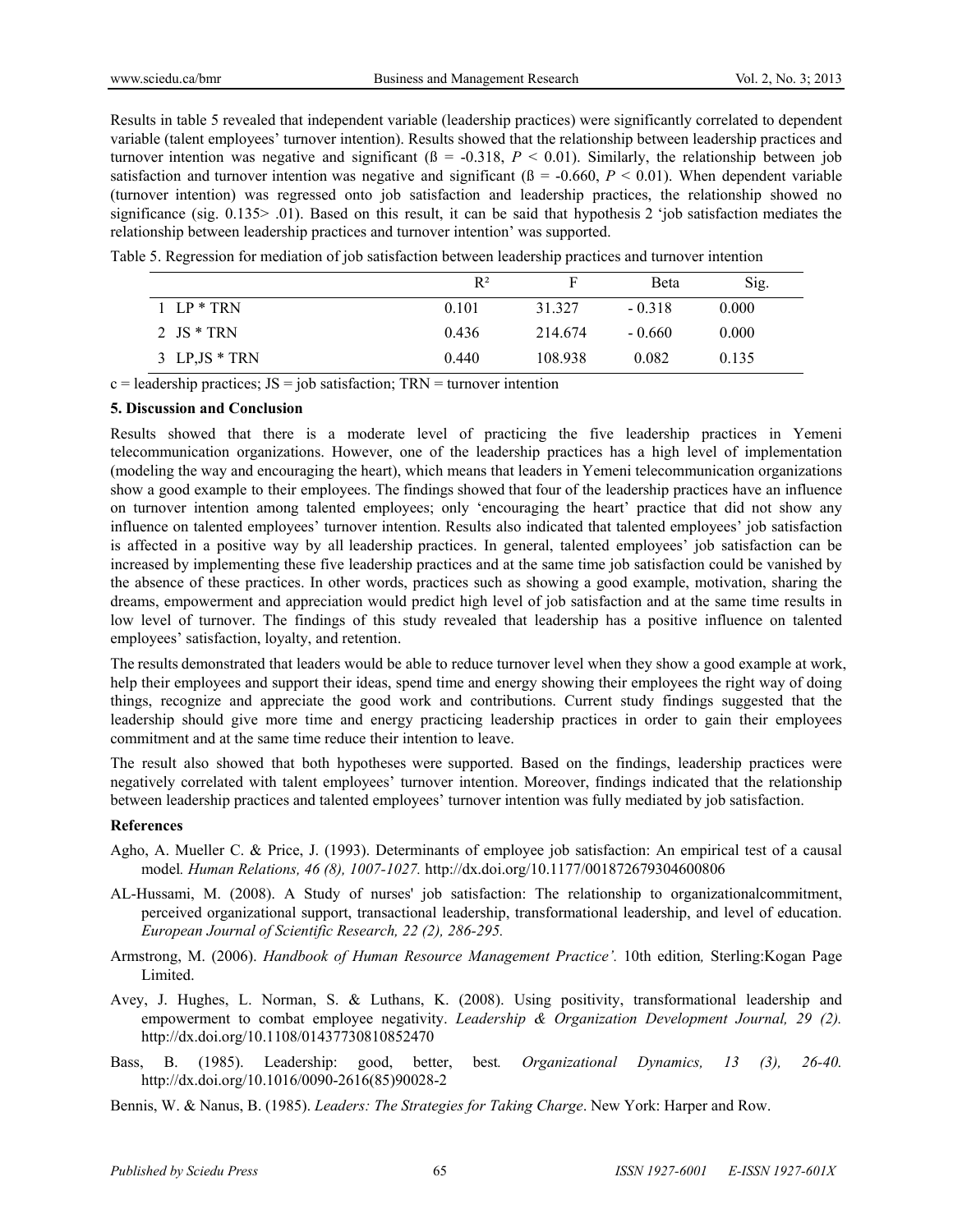- Berger, L. & Berger, D. (Eds.). (2004). The *Talent Management Handbook: Creating Organisational Excellence by Identifying, Developing and Promoting Your Best People*. New York: McGraw-Hill.
- Brandt, E. & Kull, P. (2007). *Talent Management: How firms in Sweden find and nurture value adding human resources.* Master thesis, International Handelshogskolan Hogskolan I Jonkoping, Sweden.
- Biswas, S. (2009). Organizational culture & transformational leadership as predictors of Employee Performance. The *Indian Journal of Industrial Relations. 44 (4), 611-627.*
- Brown, A. Duncan A. Harris N. & Kelly, S. (2003). Strategic talent retention using measurement to keep the best*. Strategic Human Resource Review, 2 (4), 22-28.*
- Buhler, P. (1998). Meeting the challenge of retaining employees. *Supervision. 59 (4), 22-24.*
- Chew, J. (2004). *The influence of human resource management practices on the retention of core employee of Australian organizations: an empirical study*. Unpublished Ph.D. dissertation, Murdoch University, Australia.
- Fang, Y. (2001). Turnover Propensity and its Causes among Singapore Nurses: An Empirical Study. *International Journal of Human Resource Management, 12, 5, 859–871*
- Frank, F., & Taylor, C. (2004). Talent management: Trends that will shape the future. *Human Resource Planning, 27 (1), 33-41.*
- Griffeth, R. Hom, P. & Gaertner, S. (2000). A meta-analysis of antecedents and correlates of employee turnover: Update, moderator tests, and research implications for the next millennium. *Journal of Management, 26 (3), 463-488.* http://dx.doi.org/10.1177/014920630002600305
- Griffith, J. (2004). Relation of principle transformational leadership to school staff job satisfaction, staff turnover, and school performance. *Journal of Educational Administration, 42 (3), 333- 356.*  http://dx.doi.org/10.1108/09578230410534667
- Hay, M. (2002). Strategies for survival in the war of talent. *Career Development International, 7 (1), 52-55.*  http://dx.doi.org/10.1108/13620430210414883
- Harkins, P. (1998). Why employees stay or go. *Workforce, 77 (10), 74-75.*
- Hedberg L., & Helenius, M. (2007). *What leaders can do to keep their key employees*. Master thesis, GÖTEBORG university, Sweden.
- Honda-Howard, M., & Homma, M*.* (2001). Job satisfaction of Japanese career women and its influence on turnover intention. *Asian Journal of Social Psychology. 4 (1), 23-38.* http://dx.doi.org/10.1111/1467-839X.00073
- Hwang, I., & Kuo, J. (2006). Effects of job satisfaction and perceived alternative employment opportunities on turnover intention - An examination of public sector organizations. *The Journal of American Academy of Business , Cambridge , 8 (2): 54-259.*
- Kozlowski, S. & Doherty, M. (1989). Integration of climate and leadership: examination of a neglected issue. *Journal of Applied Psychology, 74, 546-553.* http://dx.doi.org/10.1037/0021-9010.74.4.546
- Kouzes, J. & Posner, B. (1987). *The leadership challenge: how to get extraordinary things done in organizations.* San Francisco: Jossey-Bass.
- Kouzes, J. & Posner, B. (2003). *The Leadership Practices Inventory (LPI): Participant's Workbook*. San Francisco: Pfeiffer.
- Kouzes, J.& Posner, B. (2007). *The leadership challenge.* San Francisco, CA: Wiley & Sons.
- Lin, R. Li, H. & Hsiao, J. (2012). What are the Relationships Between Transformational Leadership and Organizational Citizenship Behavior?—An Empirical Study. *Paper presented at 2012 International Conference on Economics, Business Innovation– ICEBI 2012. Kuala Lumpur, Malaysia.*
- Loke, J. (2001). Leadership behaviors: effects on job satisfaction, productivity and organizational commitment. *Journal of Nursing Management 9, 191- 204.* http://dx.doi.org/10.1046/j.1365-2834.2001.00231.x
- Madlock, P. (2008). The link between leadership style, communicator competence, and employee satisfaction. *Journal of Business Communication, 45 (1), 61-78.* http://dx.doi.org/10.1177/0021943607309351
- Messmer, M. (2004). Retaining your top performers. *Strategic Finance, 85 (10), 11-12.*